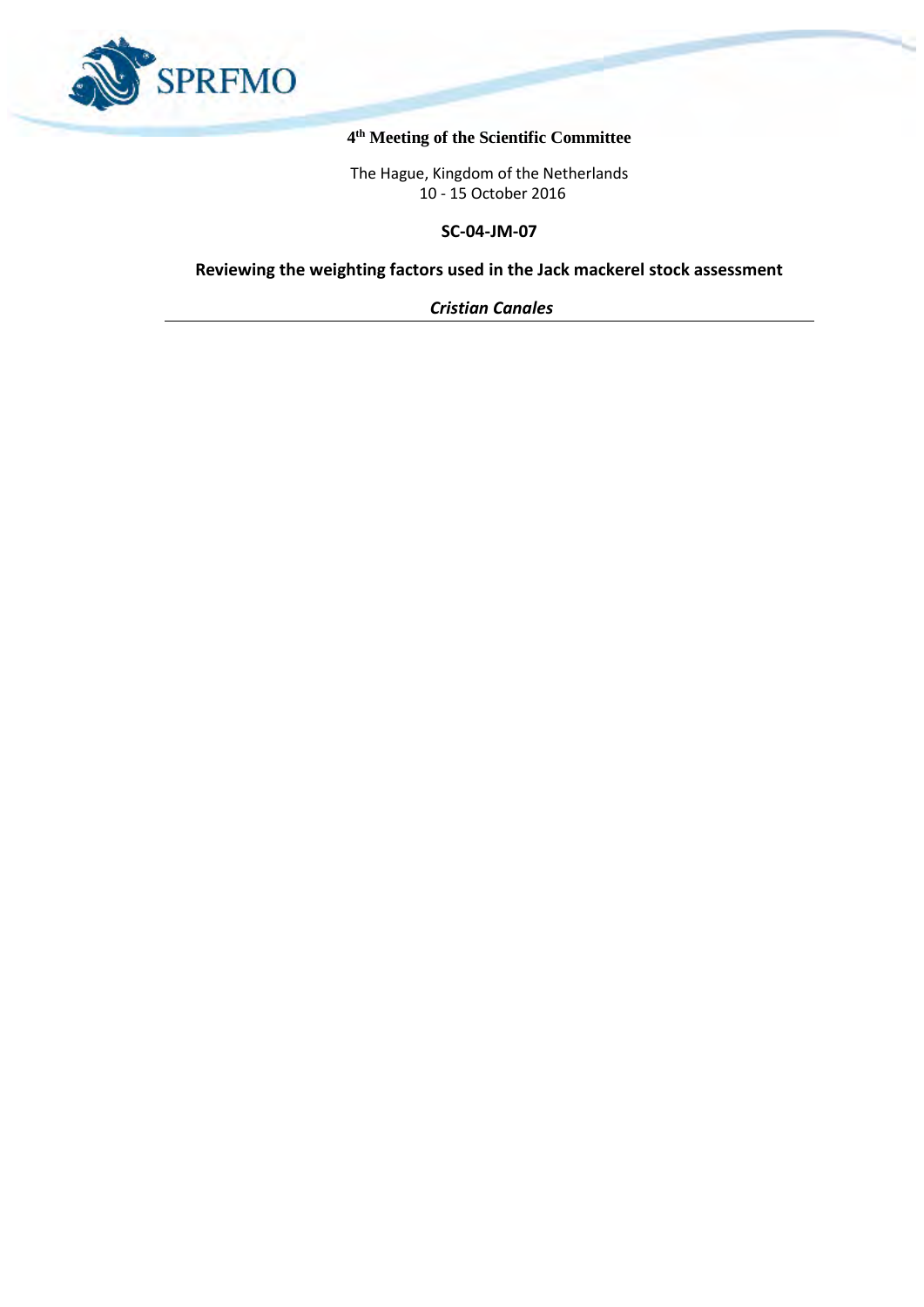# **Reviewing the weighting factors used in the Jack mackerel stock assessment**

Cristian Canales [cristian.canales.r@pucv.cl](mailto:cristian.canales.r@pucv.cl) Chile

## **1. Background**

Weights of the different pieces of information used in the assessment are often determining factors in the scale and diagnosis of the population, especially in the presence of inconsistent and contradictory information. Excluding the catches series of the four fleets, 16 sets of different data are considered in the jack mackerel stock assessment in which the standard error (or coefficient of variation) used to model the 9 abundance indices has not been analyzed formally, while in the case of the sample size used to model the series (7) of proportions of age/size of catches/cruises, the McAllister & Ianelli (1997) estimator has only been considered referentially and it does not prevent the correlation effects recorded in the residuals of the model fit (Francis, 2011).

The last analysis or estimation of sample sizes in the jack mackerel stock assessment was recorded in 2011. Since then, these measures have maintained constant although significant changes in the configuration of the model have been introduced, such as the inclusion of the annual variability of the selectivity patterns, compositions of catches of the Peruvian fleet, and age compositions of the hydroacoustic survey of the northern area of Chile.

Estimations of the data weighting factors used in the jack mackerel stock assessment are reviewed in this document to suggest a weighting with regard to the measure of the observation error estimated by the model.

#### **2. Materials y methods**

Data weighting factors for 16 pieces of information used in the jack mackerel stock assessment were calculated. Current measures (a priori) regarding a posteriori estimations of the coefficients of variation and simple sizes on the basis of two estimators were compared. It was considered, for all purposes, that catch per fleet shows a coefficient of variation of 5%.

#### **2.1. Coefficients of variation**

Coefficients of variation (cv) of the abundance indices were estimated *a posteriori* and compared with the value assigned *a priori* (hyper-prior). The estimator of the cv for each index (I) corresponds to:

$$
\widehat{cv} = \frac{1}{n} \sqrt{\sum_i (logI_y - log\hat{I}_y)^2}
$$

where  $\hat{I}$  is the annual value (y) of the index predicted by the model.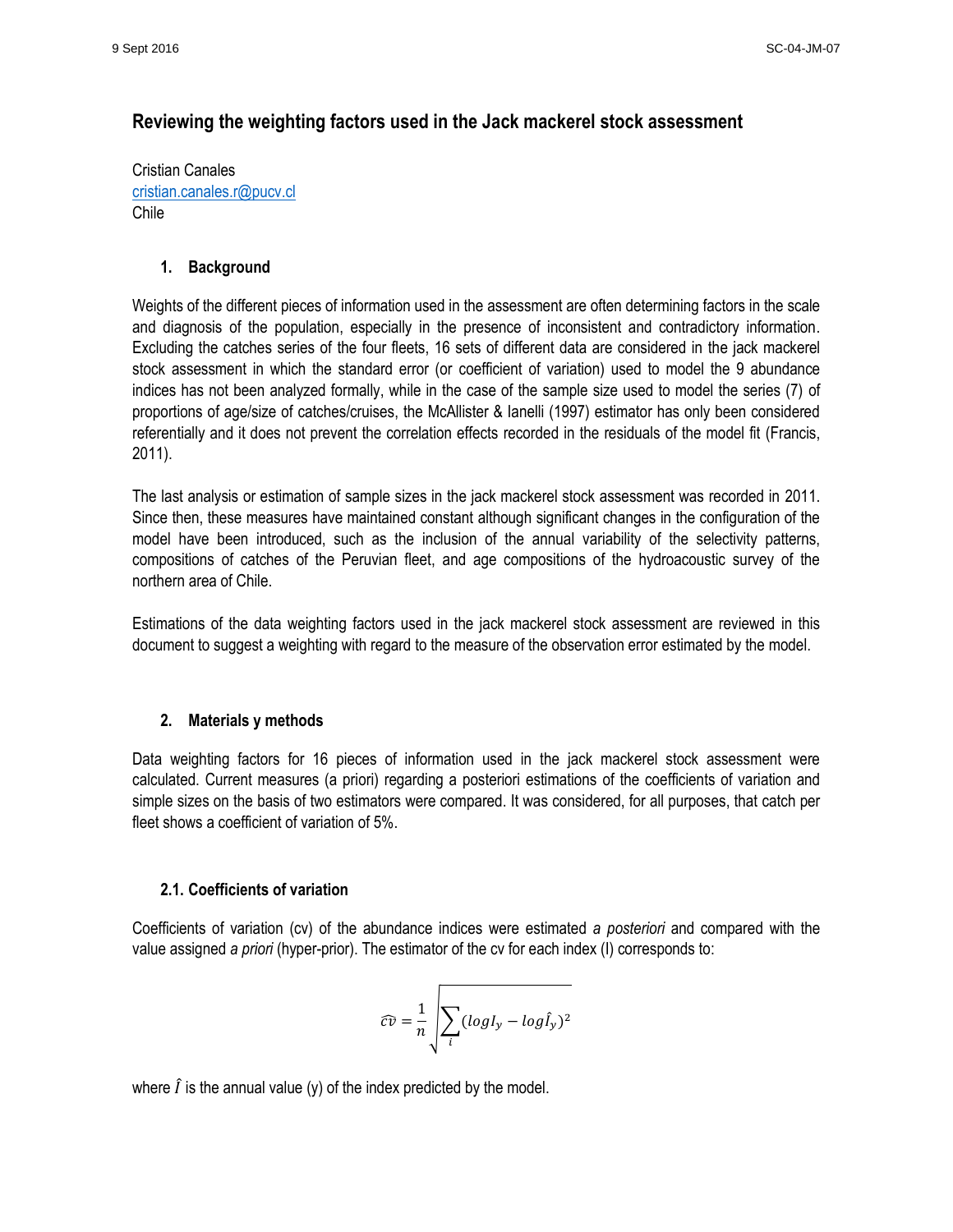## **2.2. Effective simple size**

Sample sizes of each age or size composition used in the assessment were compared through the McAllister & Ianelli (1997) and Francis (2011) methods (**Table 1**). In each case an iterative process for reaching certain stability in the final estimations is required.

#### **Table 1.**

| <b>Source</b>                                                                                                                                 | <b>Estimator</b>                                                                    |  |  |  |
|-----------------------------------------------------------------------------------------------------------------------------------------------|-------------------------------------------------------------------------------------|--|--|--|
| McAllister & lanelli (1997). $p_a$ is the proportion<br>at-age in the catch                                                                   | $\frac{\sum_a \hat{p}_{y,a}(1-\hat{p}_{y,a})}{\sum_a (p_{y,a}-\hat{p}_{y,a})^2}$    |  |  |  |
| <b>Francis (2011)</b><br>$n_1$ is the inital simple size, O y E correspond to<br>observed and<br>expected,<br>(a)<br>mean age<br>respectively | $\left(\bar{O}_y - \bar{E}_y\right)$<br>$n_1$ var<br>$\sum_{a} a^2 \hat{p}_{y,a}$ . |  |  |  |

Sample size estimators used in the analysis

# **3. Results**

The results show that, in general, there are very few abundance indices whose coefficient of variation a posteriori that display similarity to the initial assumptions, and that the general increase in these terms were to be an average of 73%. If considered as reference that an observation error (coefficient of variation) of any indices higher than 50% may indicate few information regarding population trends, several assumptions of the indices used in the assessment may be relaxed in the model with no greater impact in the populations estimations (Gavaris & Ianelli, 2002). This last scenario may be the case of all the signals of the surveys from Chile and Peru along with the CPUE of the former USSR (**Table 2)**.

Regarding the sample sizes, the MacAllister & Ianelli estimator (1997) indicates that the values currently used should show a 21% average decrease, while the Francis (2011) estimator suggests that, in order to reproduce at least the average age or size variability of catches, this decrease in the weighting should reach a 64% (**Table 3**). It is important to note that this last method has the advantage of reducing the correlation level in the fit residuals of the traditional model (Francis, 2011).

Ultimately, however these significant changes in the weighting scale used so far, the quality of the model fit to the data did not have a greater impact (**Figure 1, 2**).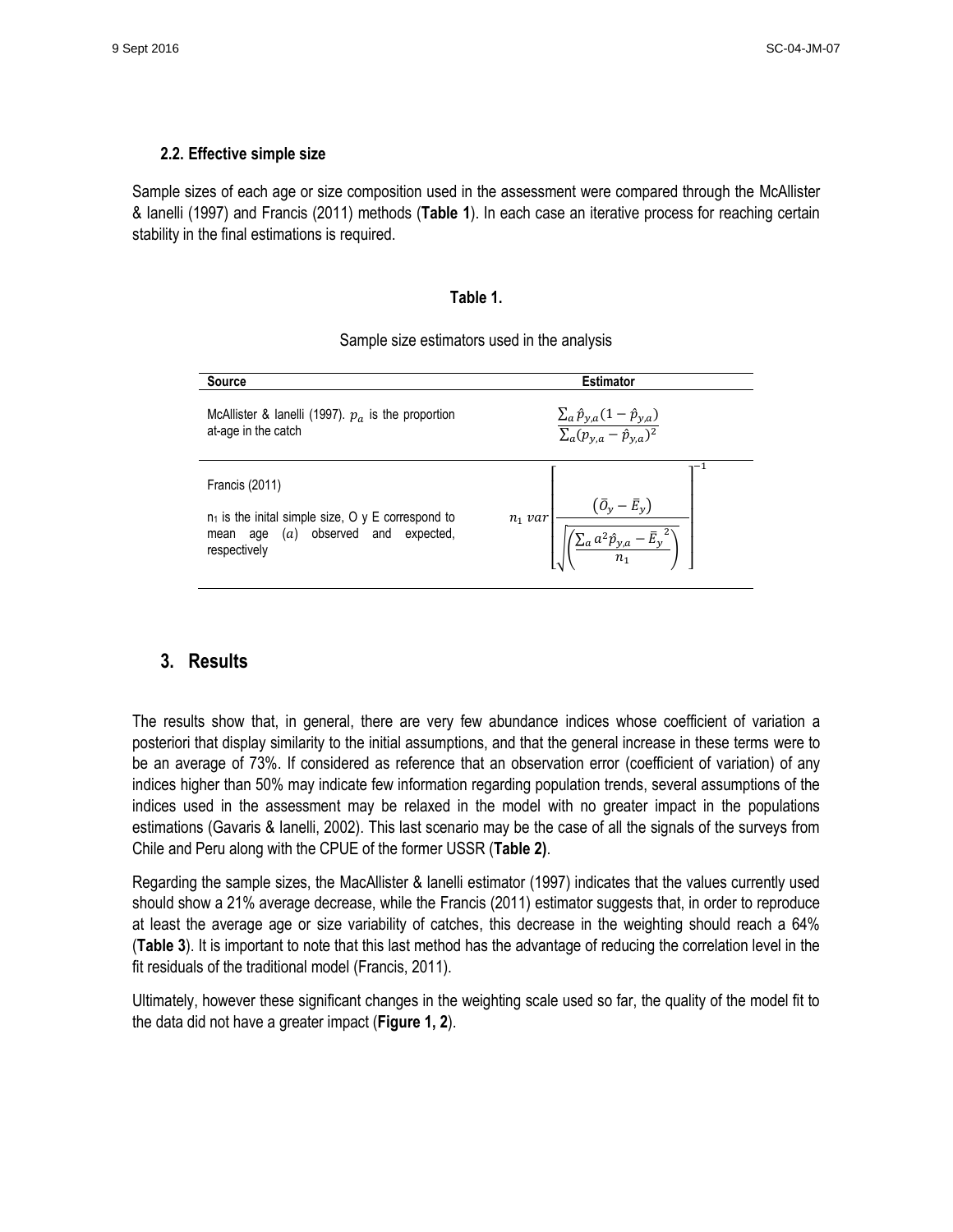## **Table 2.**

Coefficients of variation of abundance indices used in the evaluation of the stock of horse mackerel. The value is estimated retrospectively after the model fit to the data.

| Index                | Ν  | cv prior | cv posterior | $%$ var |
|----------------------|----|----------|--------------|---------|
| 1: Surv Chile CSouth | 13 | 0.20     | 0.45         | 125%    |
| 2: Surv Chile North  | 16 | 0.50     | 0.94         | 88%     |
| 3: Chile CPUE        | 33 | 0.15     | 0.15         | $0\%$   |
| 4: Chile MDPH        | 9  | 0.50     | 0.82         | 64%     |
| 5: Surv Peru         | 27 | 0.20     | 0.60         | 200%    |
| 6: Peru CPUE         | 13 | 0.20     | 0.33         | 65%     |
| 7: China CPUE        | 14 | 0.20     | 0.23         | 15%     |
| 8: EU_CPUE           | 10 | 0.20     | 0.29         | 45%     |
| 9: USSR CPUE.        | 8  | 0.40     | 0.61         | 53%     |
|                      |    |          |              |         |

## **Table 3.**

Effective sample sizes for age/length compositions used in jack mackerel stock assessment. The estimator value of McAllister & Ianelli (M & I) corresponds to the geometric mean. Variability (%) is based on prior value.

| Composition/source                | $N$ (yrs) | n prior | n(M & I) | n (Francis) | % var   |
|-----------------------------------|-----------|---------|----------|-------------|---------|
| F1: Chile North                   | 41        | 20      | 17.6     | 17.2        | $-14%$  |
| F <sub>2</sub> : Chile CSouth     | 41        | 50      | 69.3     | 20.9        | $-58%$  |
| F <sub>3</sub> : Perú             | 35        | 50      | 24.4     | 6.8         | $-86%$  |
| F4: Offshore                      | 27        | 30      | 30.1     | 9.8         | $-67%$  |
| S1: Surv Chile CSouth             | 13        | 30      | 11.0     | 3.1         | $-90%$  |
| S <sub>2</sub> : Surv Chile North | 10        | 30      | 5.7      | 2.9         | $-90\%$ |
| S <sub>3</sub> : DEPM             | 6         | 20      | 23.7     | 21.3        | 7%      |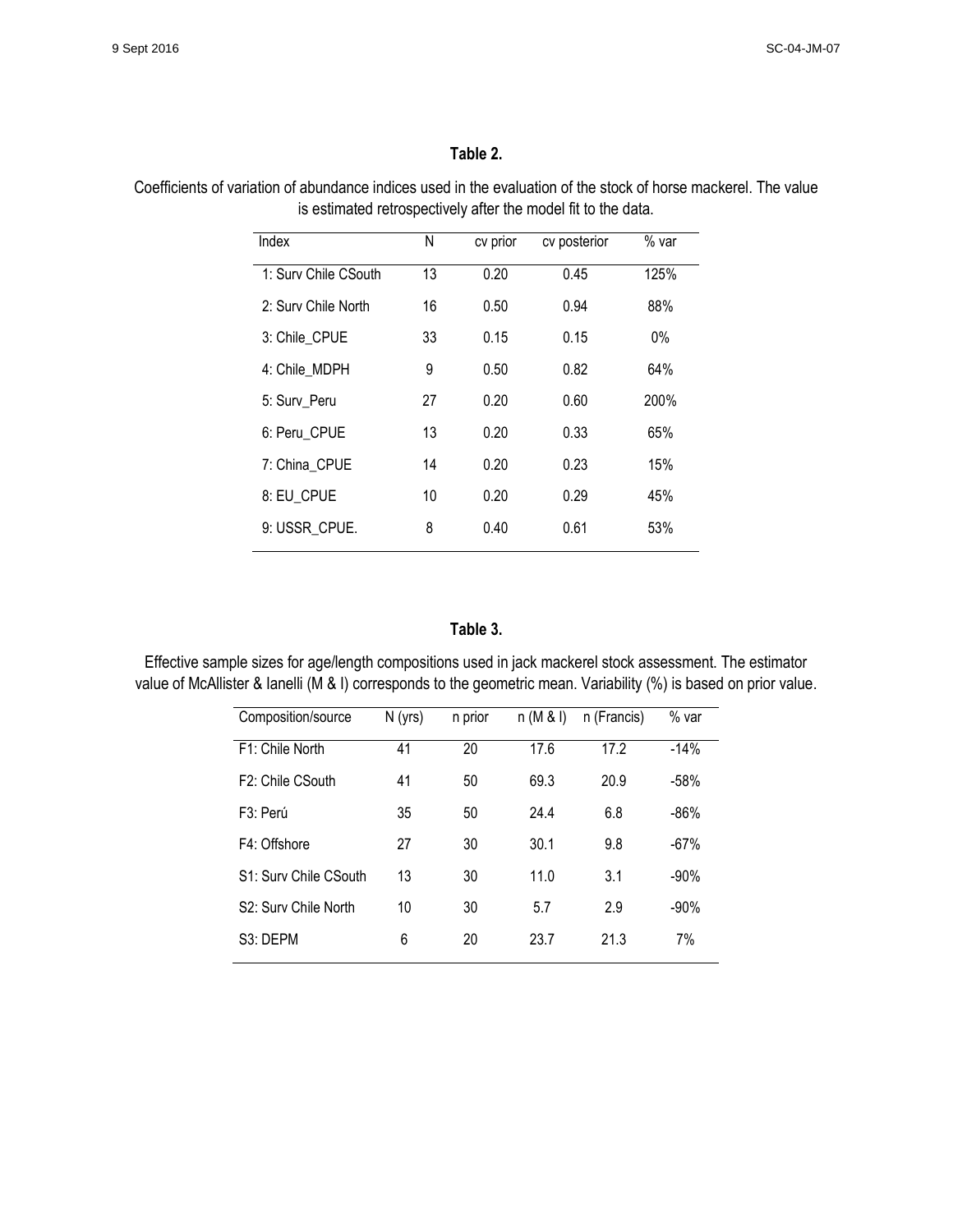

Figure 1. Model fit (lines) to abundance indexes (crosses). The first number in the title of each figure corresponds to posteriori estimation (green lines) of cv while the second one are the priori (red lines). The indices were listed considering the sequence: 1: Surv\_ChileCS, 2: Surv\_ChileN, 3: Chile\_CPUE, 4: Surv\_DEPM, 5: Acus\_Peru, 6: Peru\_CPUE, 7: Chinna\_CPUE, 8:EU\_CPUE, 9: USSR\_CPUE.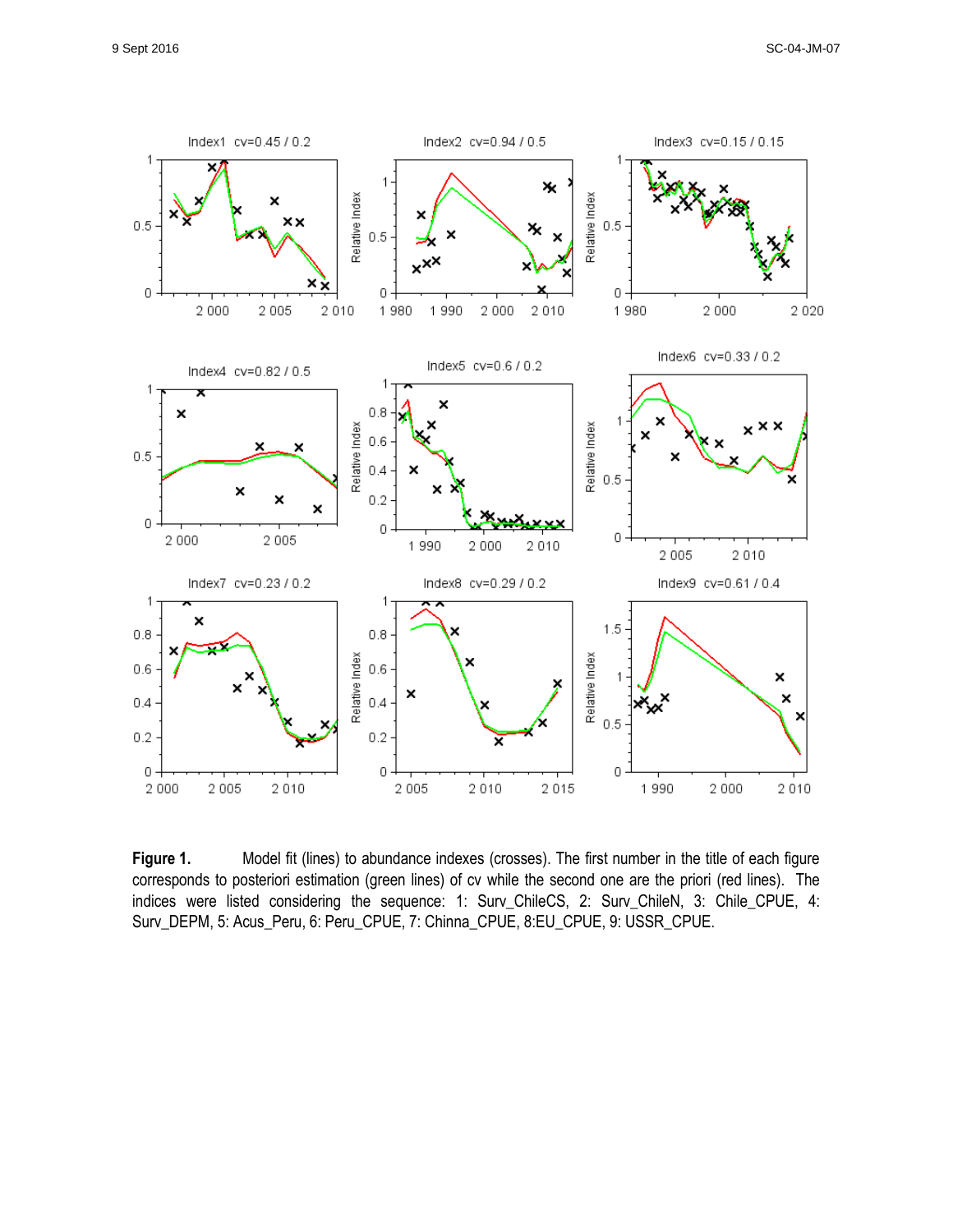

Figure 2. Model fit (lines) to the average age/length in the catches (crosses). The numbers in the title of each figure corresponds, respectively to estimator of: Francis (green lines), McAllister & Ianelli and the priori values (red lines). F represents the fleet and S the surveys. (S1: Acus\_ChileCS, S2: Acus\_ChileN, S3: DEPM)